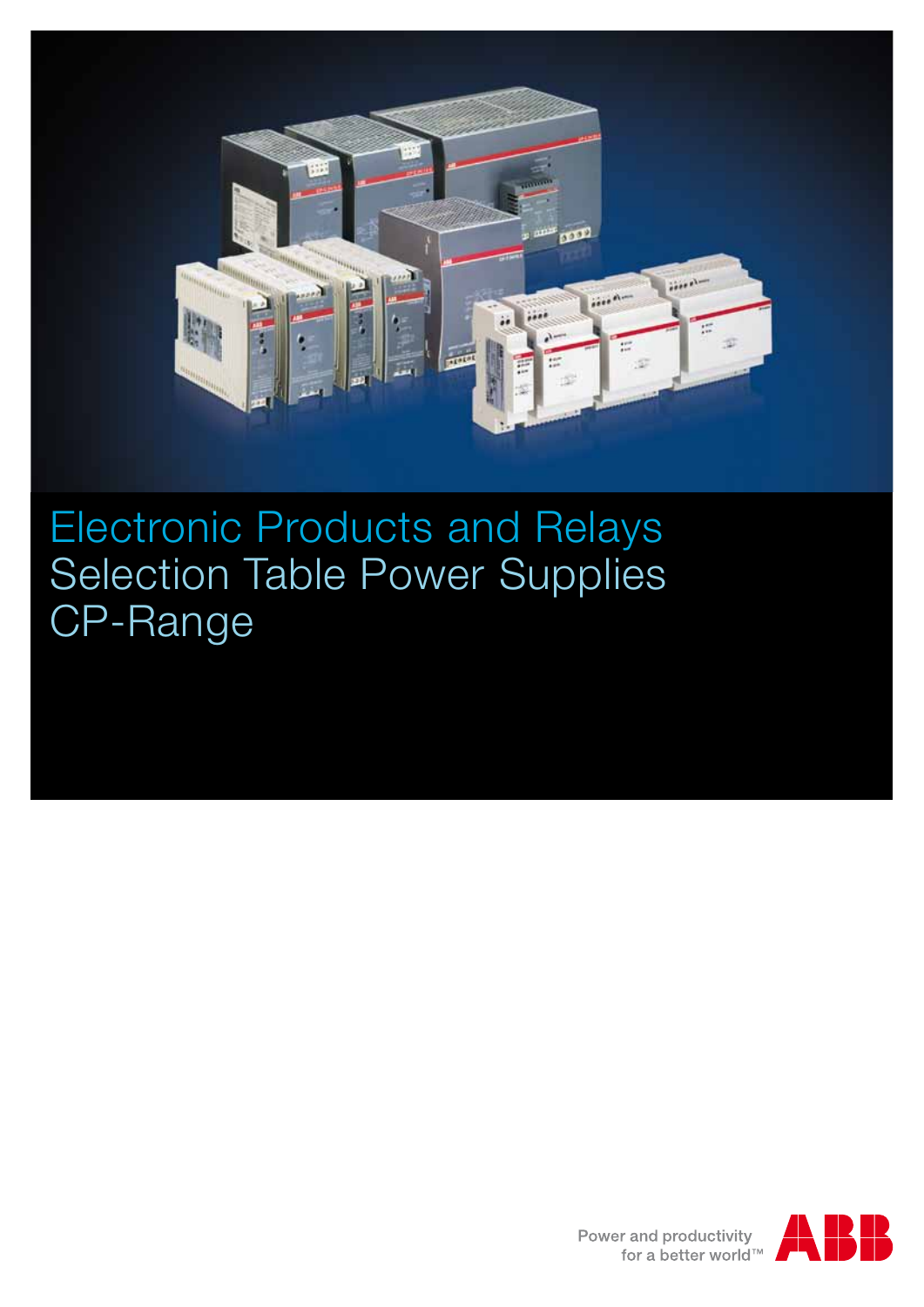### Switch Mode Power C<sub>l</sub>

|                  | Power Supplies<br>CP Range                 |                    |                    |                    |                    |                                                                                                      |                    |                    |                    |                    |                    |                    |                    |                    |                    |                    |                    |                    |                    |                    |                    |                    |                    |                    |                    |                    |
|------------------|--------------------------------------------|--------------------|--------------------|--------------------|--------------------|------------------------------------------------------------------------------------------------------|--------------------|--------------------|--------------------|--------------------|--------------------|--------------------|--------------------|--------------------|--------------------|--------------------|--------------------|--------------------|--------------------|--------------------|--------------------|--------------------|--------------------|--------------------|--------------------|--------------------|
|                  | Order number                               | 1SVR 427 041 R1000 | 1SVR 427 043 R1200 | 1SVR 427 041 R0000 | 1SVR 427 043 R0100 | 1SVR 427 044 R0200                                                                                   | 1SVR 427 045 R0400 | 1SVR 427 033 R3000 | 1SVR 427 032 R1000 | 1SVR 427 035 R1000 | 1SVR 427 030 R0000 | 1SVR 427 031 R0000 | 1SVR 427 032 R0000 | 1SVR 427 034 R0000 | 1SVR 427 035 R0000 | 1SVR 427 036 R0000 | 1SVR 427 030 R2000 | 1SVR 427 031 R2000 | 1SVR 427 034 R0000 | 1SVR 427 035 R2000 | 1SVR 427 014 R0000 | 1SVR 427 015 R0100 | 1SVR 427 016 R0100 | 1SVR 427 024 R0000 | 1SVR 427 025 R0000 | 1SVR 427 026 R0000 |
|                  |                                            |                    |                    |                    |                    |                                                                                                      |                    |                    |                    |                    |                    |                    | Single phase       |                    |                    |                    |                    |                    |                    |                    |                    |                    |                    |                    |                    |                    |
| <b>Type</b>      |                                            |                    |                    | CP-D               |                    |                                                                                                      |                    |                    |                    |                    |                    |                    |                    | $CP-E$             |                    |                    |                    |                    |                    |                    |                    | $CP-S$             |                    |                    | $CP-C$             |                    |
| Rated<br>output  | 5 V DC                                     |                    |                    |                    |                    |                                                                                                      |                    | п                  |                    |                    |                    |                    |                    |                    |                    |                    |                    |                    |                    |                    |                    |                    |                    |                    |                    |                    |
| voltage          | 12 V DC                                    | $\blacksquare$     | п                  |                    |                    |                                                                                                      |                    |                    | $\blacksquare$     | п                  |                    |                    |                    |                    |                    |                    |                    |                    |                    |                    |                    |                    |                    |                    |                    |                    |
|                  | 24 V DC<br>48 V DC                         |                    |                    | $\blacksquare$     | п                  | n i n                                                                                                |                    |                    |                    |                    |                    | i ∎                | п                  | п                  | п                  | ▏▊                 |                    |                    |                    |                    | п                  | п                  |                    |                    |                    |                    |
| Rated            | 0.42A                                      |                    |                    |                    |                    |                                                                                                      |                    |                    |                    |                    |                    |                    |                    |                    |                    |                    |                    | ▆░▆░▆░▆            |                    |                    |                    |                    |                    |                    |                    |                    |
| output           | 0.625A                                     |                    |                    | $\blacksquare$     |                    |                                                                                                      |                    |                    |                    |                    |                    |                    |                    |                    |                    |                    | п                  |                    |                    |                    |                    |                    |                    |                    |                    |                    |
| current          | 0.75A                                      |                    |                    |                    |                    |                                                                                                      |                    |                    |                    |                    | п                  |                    |                    |                    |                    |                    |                    |                    |                    |                    |                    |                    |                    |                    |                    |                    |
|                  | 0.83A                                      | $\blacksquare$     |                    |                    |                    |                                                                                                      |                    |                    |                    |                    |                    |                    |                    |                    |                    |                    |                    |                    |                    |                    |                    |                    |                    |                    |                    |                    |
|                  | 1.25A                                      |                    |                    |                    |                    |                                                                                                      |                    |                    |                    |                    |                    | П                  |                    |                    |                    |                    |                    | $\blacksquare$     |                    |                    |                    |                    |                    |                    |                    |                    |
|                  | 1.3A                                       |                    |                    |                    | п                  |                                                                                                      |                    |                    |                    |                    |                    |                    |                    |                    |                    |                    |                    |                    |                    |                    |                    |                    |                    |                    |                    |                    |
|                  | 2.1 A                                      |                    | п                  |                    |                    |                                                                                                      |                    |                    |                    |                    |                    |                    |                    |                    |                    |                    |                    |                    |                    |                    |                    |                    |                    |                    |                    |                    |
|                  | 2.5A                                       |                    |                    |                    |                    | $\blacksquare$                                                                                       |                    |                    | п                  |                    |                    |                    | $\blacksquare$     |                    |                    |                    |                    |                    |                    |                    |                    |                    |                    |                    |                    |                    |
|                  | 3A                                         |                    |                    |                    |                    |                                                                                                      |                    | п                  |                    |                    |                    |                    |                    |                    |                    |                    |                    |                    |                    |                    |                    |                    |                    |                    |                    |                    |
|                  | 4.2 A                                      |                    |                    |                    |                    |                                                                                                      | п                  |                    |                    |                    |                    |                    |                    |                    |                    |                    |                    |                    |                    |                    |                    |                    |                    |                    |                    |                    |
|                  | 5 A                                        |                    |                    |                    |                    |                                                                                                      |                    |                    |                    |                    |                    |                    |                    | $\blacksquare$     |                    |                    |                    |                    | ш                  |                    | п                  |                    |                    | ■                  |                    |                    |
|                  | 10 A                                       |                    |                    |                    |                    |                                                                                                      |                    |                    |                    | п                  |                    |                    |                    |                    | ■                  |                    |                    |                    |                    | $\blacksquare$     |                    | П                  |                    |                    | п                  |                    |
|                  | 20 A                                       |                    |                    |                    |                    |                                                                                                      |                    |                    |                    |                    |                    |                    |                    |                    |                    | п                  |                    |                    |                    |                    |                    |                    | п                  |                    |                    | п                  |
|                  | 40 A                                       |                    |                    |                    |                    |                                                                                                      |                    |                    |                    |                    |                    |                    |                    |                    |                    |                    |                    |                    |                    |                    |                    |                    |                    |                    |                    |                    |
| Rated            | 10 W                                       | п                  |                    | п                  |                    |                                                                                                      |                    |                    |                    |                    |                    |                    |                    |                    |                    |                    |                    |                    |                    |                    |                    |                    |                    |                    |                    |                    |
| output           | 15W                                        |                    |                    |                    |                    |                                                                                                      |                    | п                  |                    |                    |                    |                    |                    |                    |                    |                    |                    |                    |                    |                    |                    |                    |                    |                    |                    |                    |
| power            | 18 W                                       |                    |                    |                    |                    |                                                                                                      |                    |                    |                    |                    | п                  |                    |                    |                    |                    |                    |                    |                    |                    |                    |                    |                    |                    |                    |                    |                    |
|                  | 30 W                                       |                    | п                  |                    | $\blacksquare$     |                                                                                                      |                    |                    | $\blacksquare$     |                    |                    | $\blacksquare$     |                    |                    |                    |                    | п                  |                    |                    |                    |                    |                    |                    |                    |                    |                    |
|                  | 60 W                                       |                    |                    |                    |                    | $\blacksquare$                                                                                       |                    |                    |                    |                    |                    |                    | п                  |                    |                    |                    |                    | п                  |                    |                    |                    |                    |                    |                    |                    |                    |
|                  | 100 W                                      |                    |                    |                    |                    |                                                                                                      | п                  |                    |                    |                    |                    |                    |                    |                    |                    |                    |                    |                    |                    |                    |                    |                    |                    |                    |                    |                    |
|                  | 120 W                                      |                    |                    |                    |                    |                                                                                                      |                    |                    |                    | п                  |                    |                    |                    | п                  |                    |                    |                    |                    |                    |                    | п                  |                    |                    | п                  |                    |                    |
|                  | 240 W                                      |                    |                    |                    |                    |                                                                                                      |                    |                    |                    |                    |                    |                    |                    |                    | $\blacksquare$     |                    |                    |                    | ■                  |                    |                    | П                  |                    |                    | п                  |                    |
|                  | 480 W                                      |                    |                    |                    |                    |                                                                                                      |                    |                    |                    |                    |                    |                    |                    |                    |                    | $\blacksquare$     |                    |                    |                    | п                  |                    |                    | п                  |                    |                    | п                  |
|                  | 9600 W                                     |                    |                    |                    |                    |                                                                                                      |                    |                    |                    |                    |                    |                    |                    |                    |                    |                    |                    |                    |                    |                    |                    |                    |                    |                    |                    |                    |
| Rated            | 100 - 240 V AC                             |                    |                    |                    |                    |                                                                                                      | п                  |                    | ■ । ■              |                    |                    | a a shekara        |                    |                    |                    |                    | n i n              |                    |                    |                    |                    |                    |                    |                    |                    |                    |
| input<br>voltage | 115/230 V AC auto select                   |                    |                    |                    |                    |                                                                                                      |                    |                    |                    | п                  |                    |                    |                    | ■ ↑ ■              |                    |                    |                    |                    | ш                  |                    |                    |                    |                    |                    |                    |                    |
|                  | 115 - 230 V AC                             |                    |                    |                    |                    |                                                                                                      |                    |                    |                    |                    |                    |                    |                    |                    |                    | п                  |                    |                    |                    | $\blacksquare$     |                    |                    |                    |                    |                    |                    |
|                  | 110 - 240 V AC                             |                    |                    |                    |                    |                                                                                                      |                    |                    |                    |                    |                    |                    |                    |                    |                    |                    |                    |                    |                    |                    |                    |                    |                    |                    | material de la f   | ■                  |
|                  | 110 - 120 V AC<br>220 - 240 V AC           |                    |                    |                    |                    |                                                                                                      |                    |                    |                    |                    |                    |                    |                    |                    |                    |                    |                    |                    |                    |                    |                    | ■ ↑ ■              | ÷ ∎                |                    |                    |                    |
|                  | 3 x 400 - 800 V AC                         |                    |                    |                    |                    |                                                                                                      |                    |                    |                    |                    |                    |                    |                    |                    |                    |                    |                    |                    |                    |                    |                    |                    |                    |                    |                    |                    |
| <b>DC</b> input  | 120 - 370 V DC                             |                    |                    |                    |                    | A BATHA BATHA A BATHA A BATHA A BATHA A BATHA A BATHA A BATHA A BATHA A BATHA A BATHA A BATHA A BATh |                    | $\blacksquare$     |                    |                    | $\blacksquare$     |                    |                    |                    |                    | $\blacksquare$     |                    |                    |                    | $\blacksquare$     |                    |                    |                    |                    |                    |                    |
| voltage          | 90 - 375 V DC                              |                    |                    |                    |                    |                                                                                                      |                    |                    | п                  |                    |                    | m i n              |                    |                    |                    |                    | HE I H             |                    |                    |                    |                    |                    |                    |                    |                    |                    |
| range            | 210 - 370 V DC                             |                    |                    |                    |                    |                                                                                                      |                    |                    |                    | п                  |                    |                    |                    | u i u              |                    |                    |                    |                    | п                  |                    |                    |                    |                    |                    |                    |                    |
|                  | 480 - 820 V DC                             |                    |                    |                    |                    |                                                                                                      |                    |                    |                    |                    |                    |                    |                    |                    |                    |                    |                    |                    |                    |                    |                    |                    |                    |                    |                    |                    |
|                  | 100 - 350 V DC                             |                    |                    |                    |                    |                                                                                                      |                    |                    |                    |                    |                    |                    |                    |                    |                    |                    |                    |                    |                    |                    | п                  |                    |                    | $\blacksquare$     | È∎È∎               |                    |
|                  | 220 - 350 V DC                             |                    |                    |                    |                    |                                                                                                      |                    |                    |                    |                    |                    |                    |                    |                    |                    |                    |                    |                    |                    |                    |                    | $\blacksquare$     |                    |                    |                    |                    |
| <b>Features</b>  | 50 % power reserve design                  |                    |                    |                    |                    |                                                                                                      |                    |                    |                    |                    |                    |                    |                    |                    |                    |                    |                    |                    |                    |                    | ■                  |                    |                    |                    |                    |                    |
|                  | Adjustable output voltage                  |                    | ■                  |                    |                    |                                                                                                      |                    |                    |                    |                    |                    |                    |                    |                    |                    |                    |                    |                    |                    |                    |                    |                    |                    |                    |                    |                    |
|                  | Integrated input fuse                      |                    |                    |                    |                    |                                                                                                      |                    |                    |                    |                    |                    |                    |                    |                    |                    |                    |                    |                    |                    |                    |                    |                    |                    |                    |                    |                    |
|                  | Short circuit stable                       |                    |                    |                    |                    |                                                                                                      |                    |                    |                    |                    |                    |                    |                    |                    |                    |                    |                    |                    |                    |                    |                    |                    |                    |                    |                    |                    |
|                  | Fold forward behavior (U/I)                |                    |                    |                    |                    |                                                                                                      | ■                  |                    |                    |                    |                    |                    |                    |                    |                    |                    |                    |                    |                    |                    |                    |                    |                    |                    |                    |                    |
|                  | Fold back behavior (hiccup)                |                    |                    |                    |                    |                                                                                                      |                    | п                  |                    |                    | п                  |                    |                    |                    |                    |                    |                    |                    |                    |                    |                    |                    |                    |                    |                    |                    |
|                  | Power factor correction                    |                    |                    |                    |                    |                                                                                                      |                    |                    |                    | pas                |                    |                    |                    |                    | pas pas act        |                    |                    |                    |                    | pas act            |                    |                    |                    |                    | act act act        |                    |
|                  | Ambient temp. rating -25°C (-40°C) to 70°C |                    | ш                  |                    |                    |                                                                                                      |                    |                    |                    |                    |                    |                    |                    |                    |                    |                    |                    |                    |                    | ÷                  | ■                  |                    |                    |                    |                    |                    |
|                  | Parallelling                               |                    |                    |                    |                    |                                                                                                      |                    | ■                  |                    | З                  |                    |                    |                    | 3                  | 3                  | 3                  |                    |                    | 3                  | $\vdots$ 3         | 5                  | 5                  | 5                  | 5                  | 5                  | $\frac{1}{2}$ 5    |
|                  | Serial connection                          |                    | and a series       |                    | i ∎i               | 8 W 8 W                                                                                              |                    |                    |                    |                    |                    |                    | $\blacksquare$     | $\overline{2}$     | $\overline{2}$     | $\overline{2}$     |                    | $\blacksquare$     | 2:2                |                    | ■                  |                    |                    |                    |                    |                    |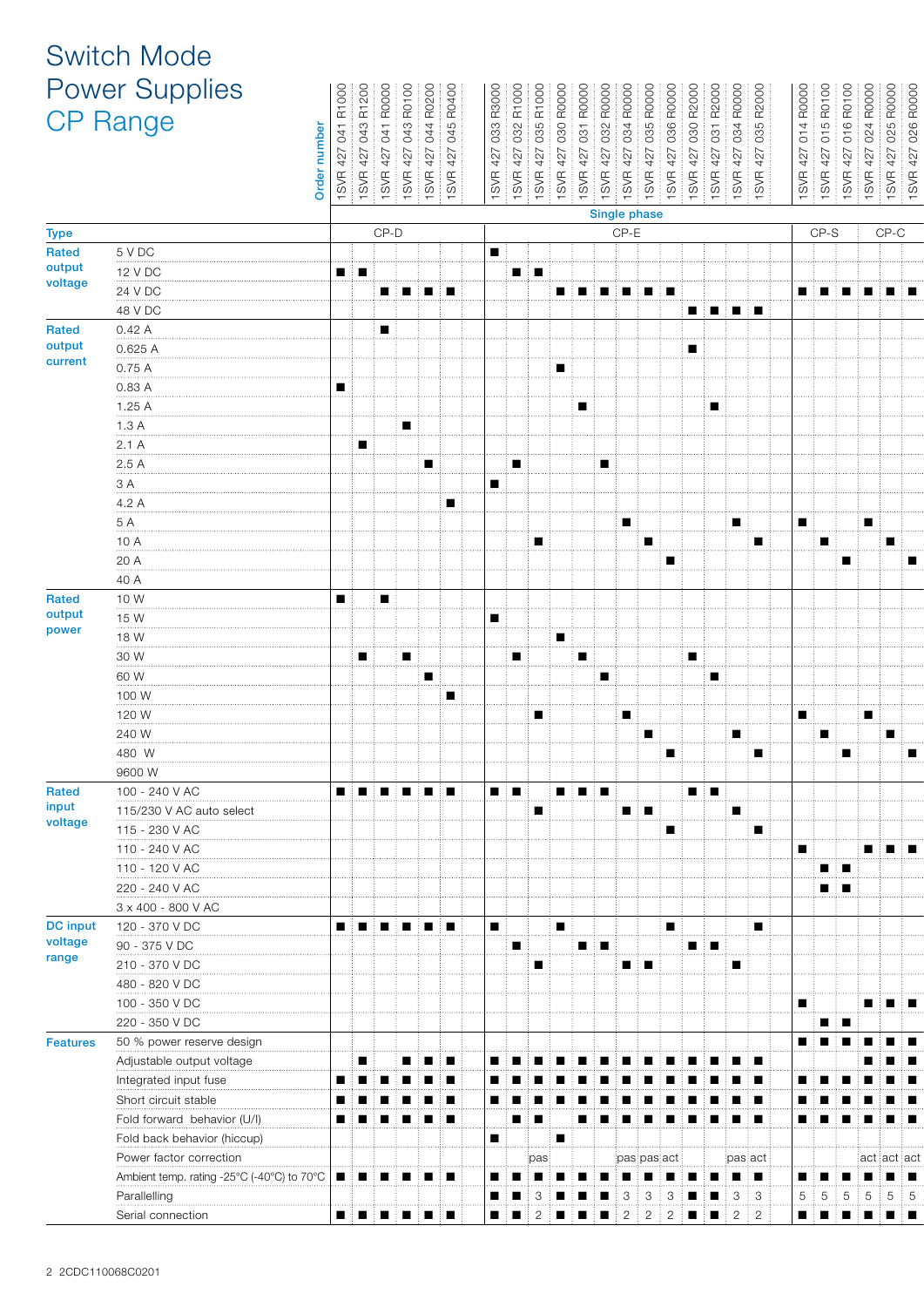

### **Accessories**

|         |                                          | Order number           |
|---------|------------------------------------------|------------------------|
| CP-RUD  | Redundancy module $\leq$ 35 V; $\leq$ 5A | 1SVR 423 418 R9000     |
| CP-A RU | Redundancy module $\leq 40$ V; $\geq 5A$ | 1 1 SVR 427 0 71 R0000 |
| CP-A CM | Control module for CP-A                  | 1 1 SVR 427 075 R0000  |
| CP-C MM | Messaging module for CP-C                | 1SVR 427 081 R0000     |

# Electronic Protection Devices

#### Selection table

| <b>Rated current I</b><br>in A | <b>Type code</b>  | Order number         | <b>bbn</b><br>40 16779 EAN | Weight<br>$\frac{1}{2}$ 1 piece kg | Pack<br>unit pc. |
|--------------------------------|-------------------|----------------------|----------------------------|------------------------------------|------------------|
| 0.5                            | FPD24-TB-101-0.5A | 2CDE 601 101 R2905   | 829960                     | 0.065                              |                  |
|                                | FPD24-TB-101-1A   | 2CDE 601 101 B2001   | 829984                     | 0.065                              | 4                |
|                                | FPD24-TB-101-2A   | 2CDE 601 101 B2002   | 830003                     | 0.065                              | 4                |
| З                              | FPD24-TB-101-3A   | 2CDE 601 101 B2003   | 830027                     | 0.065                              | 4                |
|                                | FPD24-TB-101-4A   | E 2CDE 601 101 B2004 | 830041                     | 0.065                              |                  |
| 6                              | FPD24-TB-101-6A   | 2CDE 601 101 B2006   | 830065                     | 0.065                              | 4                |
| 8                              | FPD24-TB-101-8A   | 2CDE 601 101 B2008   | 830089                     | 0.065                              |                  |
| 10                             | FPD24-TB-101-10A  | 2CDE 601 101 B2010   | 830102                     | 0.065                              | 4                |
| 12                             | EPD24-TB-101-12A  | 2CDE 601 101 B2012   | 830126                     | 0.065                              | 4                |

### Selection table accessories

|                                                                                                          | <b>Type code</b> | Order number       | bbn<br>40 16779 EAN : 1 piece kg | <b>Weight</b> | Pack<br>unit pc. |
|----------------------------------------------------------------------------------------------------------|------------------|--------------------|----------------------------------|---------------|------------------|
| <b>Busbars</b><br>for $LINE+$ and 0 V,<br>grey insulation,<br>length $500$ mm <sup><math>1)</math></sup> | EPD-BB500        | 2CDE 605 100 R0500 | 830140                           | 0.20          | l ()             |
| Signal Bars<br>for aux. contacts,<br>grey insulation,<br>length 21 mm                                    | EPD-SB21         | 2CDE 605 200 B0021 | 830164                           | 0.04          | l ()             |

<sup>1)</sup> Max. load with one line entry  $I_{\text{max}} = 50$  A (recommended: center-feeding)

Max. load with two line entries  $I_{\text{max}} = 63 \text{ A}$ 

# Buffer modules CP-B range

#### Selection table

| <b>Typ</b>                        | CP-B 24/3.0        | CP-B 24/10.0       | CP-B 24/20.0                          | <b>CP-B EXT.2</b> |
|-----------------------------------|--------------------|--------------------|---------------------------------------|-------------------|
| Order code                        | 1SVR 427 060 R0300 | 1SVR 427 060 R1000 | 1SVR 427 060 R2000 1SVR 427 065 R0000 |                   |
| Rated input voltage               | 24 V DC            | 24 V DC            | 24 V DC                               |                   |
| Rated current                     | 3 A DC             | 10 A DC            | 20 A DC                               |                   |
| Energy storage (min.) is          | 1000 Ws            | 10000 Ws           | 8000 Ws                               | 2000 Ws           |
| Typical<br>charging time 100 %    | 65 s               | 120s               | 68 s                                  |                   |
| at load current $0\%$             | 56s                | 82 s               | 62s                                   |                   |
| Typical buffer time <sup>1)</sup> |                    |                    |                                       |                   |
| at load current 100 %             | 14 <sub>s</sub>    | 40s                | 15 <sub>s</sub>                       |                   |
| 50%                               | 28s                | 80s                | 30s                                   |                   |
| 25%                               | 74 s               | 140 s              | 60 s                                  |                   |
| 10 %                              | 148 s              | 380 s              | 150s                                  |                   |

<sup>1)</sup> buffer time =  $\frac{\text{energy storage} \times 0.9}{\text{current} \times 23 \text{ V}}$